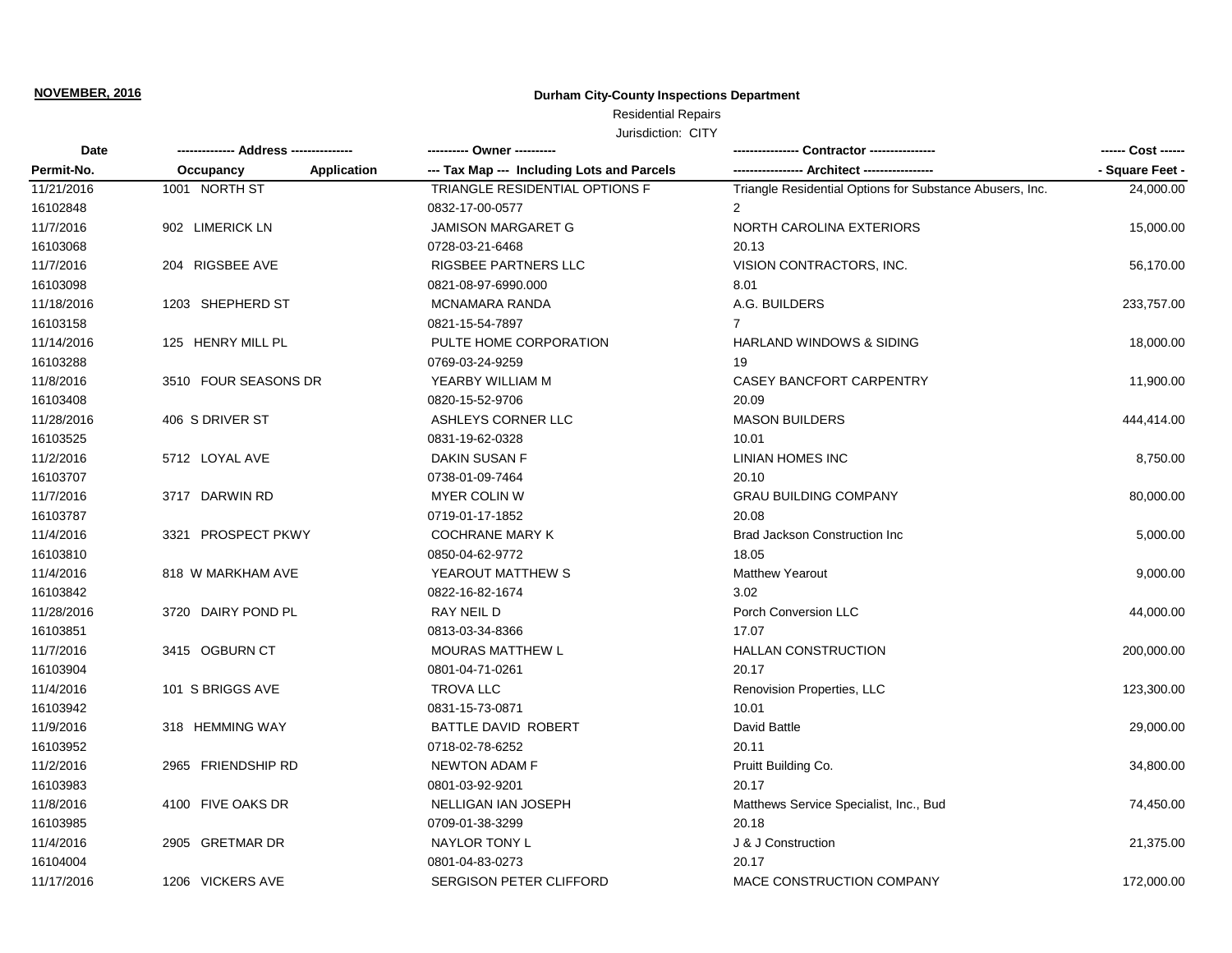# **Durham City-County Inspections Department**

Residential Repairs

| Date       |                       |                    | ---------- Owner ----------                | Contractor ----------------                    |                 |
|------------|-----------------------|--------------------|--------------------------------------------|------------------------------------------------|-----------------|
| Permit-No. | Occupancy             | <b>Application</b> | --- Tax Map --- Including Lots and Parcels |                                                | - Square Feet - |
| 16104013   |                       |                    | 0821-15-54-9758                            | $\overline{7}$                                 |                 |
| 11/7/2016  | 3916 ST MARKS RD      |                    | MOORE ALBERT G III                         | PARKER, DAVID R.                               | 385,000.00      |
| 16104023   |                       |                    | 0719-01-18-9826                            | 20.08                                          |                 |
| 11/1/2016  | 3533 HAMSTEAD CT      |                    | <b>KREILING WALTER N</b>                   | Quantum Home Improvements                      | 13,993.00       |
| 16104029   |                       |                    | 0810-20-90-1296                            | 20.07                                          |                 |
| 11/29/2016 | 1804 AVONDALE DR      |                    | HOLMES ANN ELIZABETH                       | Ann Holmes                                     | 44,000.00       |
| 16104049   |                       |                    | 0832-14-33-6225                            | $\overline{2}$                                 |                 |
| 11/4/2016  | 27 SANDSTONE RIDGE DR |                    | <b>MADY NICHOLAS J TRUST UNDER</b>         | Zurbuch Construction, Inc.                     | 15,180.00       |
| 16104052   |                       |                    | 0719-04-51-5061                            | 20.11                                          |                 |
| 11/14/2016 | 1612 DELAWARE AVE     |                    | YOUNG ELIZABETH H                          | Harry & Ellen Young                            | 1,500.00        |
| 16104058   |                       |                    | 0822-10-37-4038                            | 4.01                                           |                 |
| 11/18/2016 | 3001 CAMERON BLVD     |                    | <b>WASHINGTON DUKE INN LLC</b>             | INTEGRITY SERVICES GROUP LLC.                  | 304,372.00      |
| 16104070   |                       |                    | 0811-05-69-9264.L01                        | 6                                              |                 |
| 11/22/2016 | 110 DANIELS POST CT   |                    | PULTE HOME CORPORATION                     | BB Builders - Brian Harris Barnes, T/A         | 9,790.00        |
| 16104080   |                       |                    | 0769-03-23-2945                            | 19                                             |                 |
| 11/4/2016  | 1312 N GREGSON ST     |                    | <b>HAMILTON MICHELLE</b>                   | <b>Michelle Hamilton</b>                       | 20,000.00       |
| 16104102   |                       |                    | 0822-15-73-2947                            | 3.02                                           |                 |
| 11/14/2016 | 4 HARVEY PL           |                    | <b>COX MARTHA K</b>                        | SYNERGY BUILDING CO.                           | 96,900.00       |
| 16104106   |                       |                    | 0811-18-40-4391                            | 20.17                                          |                 |
| 11/15/2016 | 2 SANDSTONE RIDGE CT  |                    | <b>LAWRENCE KEITH S</b>                    | Allen Gracey                                   | 12,500.00       |
| 16104109   |                       |                    | 0719-04-50-4861                            | 20.11                                          |                 |
| 11/8/2016  | 1100 MORELAND AVE     |                    | <b>BLAKE ALBERT B</b>                      | Miracle Home Improvement                       | 29,000.00       |
| 16104113   |                       |                    | 0821-10-35-3024                            |                                                |                 |
| 11/4/2016  | 807 W TRINITY AVE     |                    | DUKE TOWER ASSOCIATES LTD                  | Duke Tower Condominium Unit Owners Association | 27,512.00       |
| 16104115   |                       |                    | 0822-20-80-2743.000                        | 3.02                                           |                 |
| 11/23/2016 | 1417 N DUKE ST        |                    | <b>BLACKINTON JEFFREY</b>                  | ACANTHUS CONSTRUCTION, LLC                     | 205,000.00      |
| 16104121   |                       |                    | 0822-16-74-8131                            | 3.02                                           |                 |
| 11/2/2016  | 511 E NC 54 HWY       |                    | <b>BAO HOLDING COMPANY</b>                 | Bao Builder LLC                                | 1,000.00        |
| 16104125   |                       |                    | 0728-01-15-7677                            | 20.12                                          |                 |
| 11/8/2016  | 807 VICKERS AVE       |                    | CONTRIBUTING STRUCTURE LLC                 | Oseas Dominguez                                | 12,800.00       |
| 16104132   |                       |                    | 0821-11-66-1670                            | $\overline{7}$                                 |                 |
| 11/15/2016 | 3534 RUGBY RD         |                    | <b>BEARD CLAYTON W</b>                     | Kaija Beard                                    | 36,110.00       |
| 16104152   |                       |                    | 0719-01-35-9876                            | 20.08                                          |                 |
| 11/28/2016 | 4516 DENFIELD ST      |                    | <b>SALES RUFUS</b>                         | <b>Rufus Sales</b>                             | 17,000.00       |
| 16104155   |                       |                    | 0833-01-09-4254.SPL                        | 17.09                                          |                 |
| 11/30/2016 | 2125 CHAPEL HILL RD   |                    | <b>MURRAY TIMOTHY</b>                      | CONSTRUCTION SUPERVISION, INC.                 | 12,920.00       |
| 16104159   |                       |                    | 0821-13-03-9203                            | 6                                              |                 |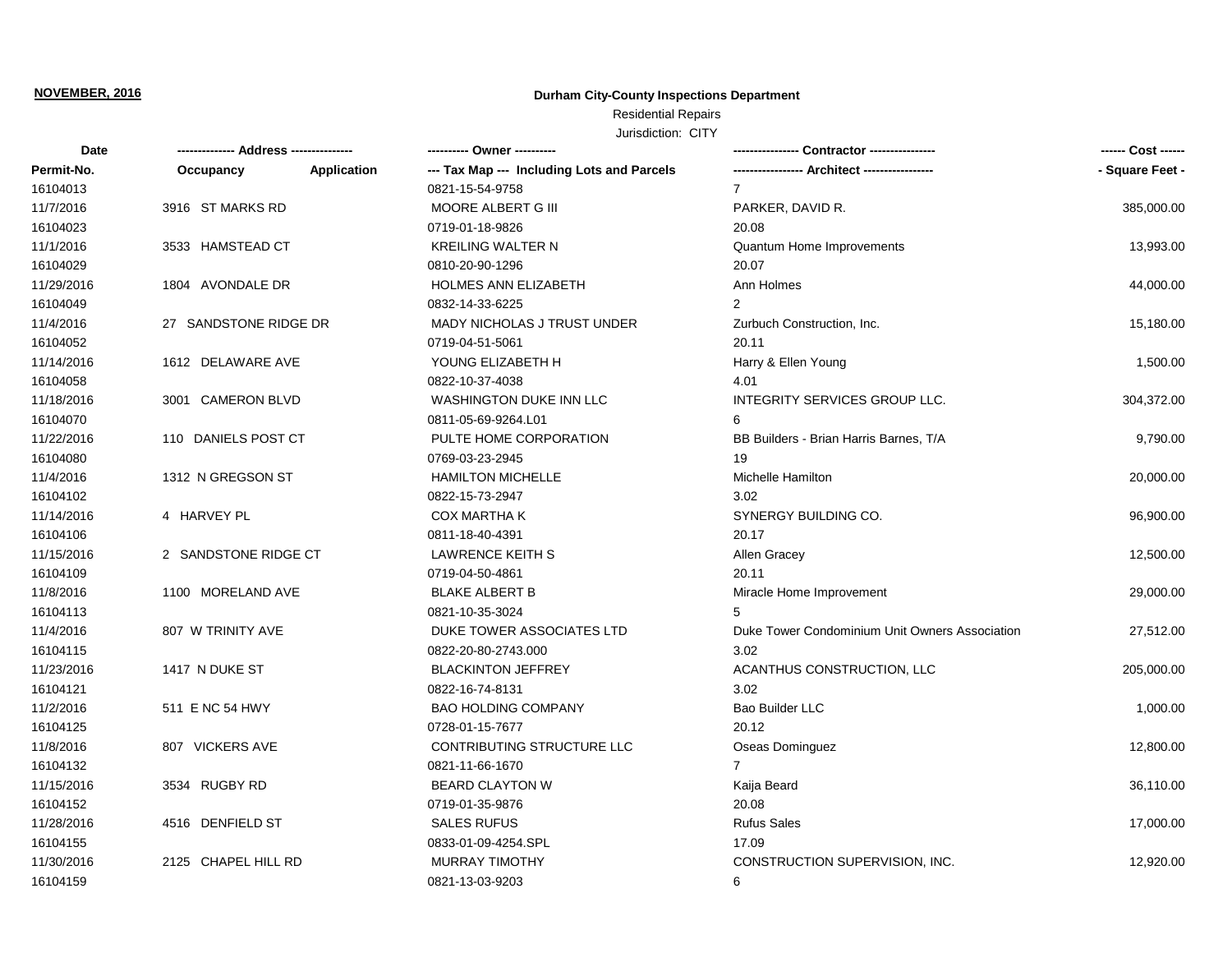## **Durham City-County Inspections Department**

# Residential Repairs

| Date       |                         |                    | ---------- Owner ----------                |                                                  | ------ Cost ------ |
|------------|-------------------------|--------------------|--------------------------------------------|--------------------------------------------------|--------------------|
| Permit-No. | Occupancy               | <b>Application</b> | --- Tax Map --- Including Lots and Parcels |                                                  | - Square Feet -    |
| 11/4/2016  | 12 EASTWIND PL          |                    | <b>ALLARD PATRICIA BAILEY</b>              | Hampton Kitchens of Raleigh, Inc.                | 15,500.00          |
| 16104160   |                         |                    | 0708-04-53-1689                            | 20.12                                            |                    |
| 11/4/2016  | 2605 MCDOWELL RD        |                    | <b>WALD PRISCILLA BETTS</b>                | THE MAPLEWOOD BUILDING CO., LLC.                 | 56,000.00          |
| 16104162   |                         |                    | 0811-15-63-8391                            | 6                                                |                    |
| 11/2/2016  | 3619 OLD CHAPEL HILL RD |                    | <b>BROOKS MARVIN R TRUSTEE</b>             | <b>ANDRE ALLEN</b>                               | 1,000.00           |
| 16104167   |                         |                    | 0810-14-33-8099                            | 20.08                                            |                    |
| 11/4/2016  | 1208 SPRUCE ST          |                    | <b>TURNER TERRIM</b>                       | Paul Smith                                       | 18,000.00          |
| 16104168   |                         |                    | 0831-07-58-5291                            | 10.02                                            |                    |
| 11/17/2016 | 639 SWIFT CREEK XING    |                    | TOLL NC LP                                 | TOLL BROTHERS OF NC II, INC.                     | 3,000.00           |
| 16104170   |                         |                    | 0717-02-85-0555                            | 20.12                                            |                    |
| 11/14/2016 | 1407 CAPSTONE DR        |                    | MERITAGE HOMES OF THE                      | Summers Design Build, LLC, Jay                   | 14,390.00          |
| 16104171   |                         |                    | 0717-04-71-2898                            | 20.12                                            |                    |
| 11/15/2016 | 1722 DUKE UNIVERSITY RD |                    | <b>WELCH FRANK O</b>                       | Dillon Builders, Inc.                            | 20,000.00          |
| 16104174   |                         |                    | 0821-05-18-8214                            | 6                                                |                    |
| 11/28/2016 | 2100 FAYETTEVILLE ST    |                    | <b>BOONE CLINTON III</b>                   | Virginia Hill                                    | 67,200.00          |
| 16104176   |                         |                    | 0820-08-99-1282                            | 13.03                                            |                    |
| 11/14/2016 | 2815 CHELSEA CIR        |                    | ALDRIDGE JULIAN M III                      | BUILDSENSE, INC.                                 | 460,000.00         |
| 16104177   |                         |                    | 0719-02-68-4510                            | 20.08                                            |                    |
| 11/7/2016  | 3313 WINSTON RD         |                    | <b>BARRETT JAMES</b>                       | Triangle Landscaping & Construction              | 8,000.00           |
| 16104192   |                         |                    | 0823-11-75-3403                            | 17.05                                            |                    |
| 11/15/2016 | 40 GALWAY GLEN LN       |                    | <b>CMD-LONGVIEW LLC</b>                    | Brinley's Grading Service, Inc.                  | 1,000.00           |
| 16104194   |                         |                    | 0812-01-16-9916                            |                                                  |                    |
| 11/4/2016  | 119 JEFFERSON DR        |                    | MARSEE JAMES DAVID                         | HARDEN, JAMES LEE                                | 85,250.00          |
| 16104195   |                         |                    | 0803-02-96-3429                            | 17.07                                            |                    |
| 11/16/2016 | 4104 LIVINGSTONE PL     |                    | NICHOLAS HEATHER M                         | HART CONSTRUCTION/REMODELING, JA                 | 11,750.00          |
| 16104196   |                         |                    | 0719-03-03-1662                            | 20.18                                            |                    |
| 11/8/2016  | 5 WOODCLIFF CIR         |                    | <b>MILLEN JANE</b>                         | Riley Home Builders & Inspections, Inc. J. Scott | 17,900.00          |
| 16104197   |                         |                    | 0814-03-43-6388                            | 17.07                                            |                    |
| 11/28/2016 | 3811 CHIPPENHAM RD      |                    | PETERSON ANDREW CHARLES                    | <b>HALLYBURTON, ROBERT S.</b>                    | 260,000.00         |
| 16104206   |                         |                    | 0719-01-09-3448                            | 20.08                                            |                    |
| 11/4/2016  | 3519 LUNA LN            |                    | CHAPPELL JULIE MOORE                       | ROBCO FENCE AND DECK LLC                         | 30,880.00          |
| 16104207   |                         |                    | 0801-04-70-4490                            | 20.17                                            |                    |
| 11/17/2016 | 300 CECIL ST            |                    | KPM PROPERTY INVESTMENT GROUP              | <b>BULLOCK BUILDING CO. INC.</b>                 | 24,500.00          |
| 16104220   |                         |                    | 0820-08-88-3337                            | 13.03                                            |                    |
| 11/1/2016  | 29 INNISFREE DR         |                    | <b>GELFAND ALAN</b>                        | Jolley Builders LLC, Steve                       | 24,000.00          |
| 16104221   |                         |                    | 0810-17-01-1367                            | 20.16                                            |                    |
| 11/2/2016  | 5034 BUTTERNUT RD       |                    | <b>BANKS WILLIAM M</b>                     | FS, LLC                                          | 15,750.00          |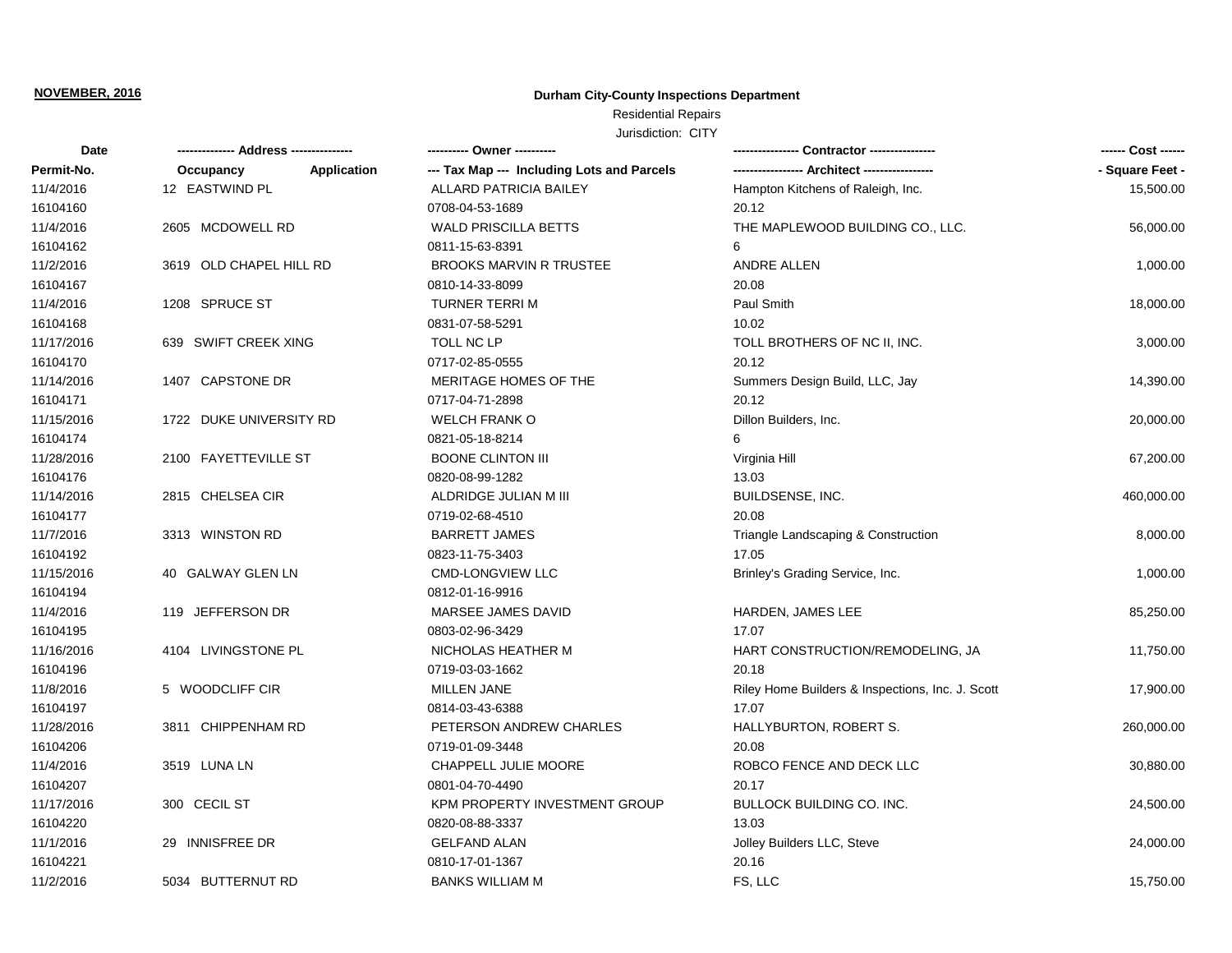## **Durham City-County Inspections Department**

Residential Repairs

| <b>Date</b> |                         |                    |                                            |                                                    |                 |
|-------------|-------------------------|--------------------|--------------------------------------------|----------------------------------------------------|-----------------|
| Permit-No.  | Occupancy               | <b>Application</b> | --- Tax Map --- Including Lots and Parcels | --- Architect ------------                         | - Square Feet - |
| 16104232    |                         |                    | 0709-01-37-0150                            | 20.18                                              |                 |
| 11/2/2016   | 24 STRIDING RIDGE CT    |                    | <b>HOBBS MATTHEW</b>                       | FS, LLC                                            | 6,300.00        |
| 16104233    |                         |                    | 0729-03-24-2964                            | 20.11                                              |                 |
| 11/29/2016  | 113 S BRIGGS AVE        |                    | <b>MOSQUEDA LUIS</b>                       | Luis Mosqueda                                      | 15,000.00       |
| 16104235    |                         |                    | 0831-15-73-1511                            | 10.01                                              |                 |
| 11/7/2016   | 3 TRIDENT PL            |                    | <b>HOOD GEORGE</b>                         | Sullivan Home Imp.                                 | 1,500.00        |
| 16104241    |                         |                    | 0820-15-62-9862                            | 20.09                                              |                 |
| 11/8/2016   | 1402 HORNE CREEK DR     |                    | PULTE HOME CORPORATION                     | Carol Zwycewicz                                    | 35,000.00       |
| 16104242    |                         |                    | 0769-03-44-5735                            | 19                                                 |                 |
| 11/4/2016   | 3920 OLD CHAPEL HILL RD |                    | <b>STOKES LUCY GARDNER</b>                 | <b>GARDNER STOKES, INC</b>                         | 35,000.00       |
| 16104243    |                         |                    | 0810-17-11-8427                            | 20.16                                              |                 |
| 11/16/2016  | 2404 N ROXBORO ST       |                    | <b>KUZMA ZARREN</b>                        | Roberto Huerta                                     | 1,100.00        |
| 16104244    |                         |                    | 0832-10-26-6469                            | 1.01                                               |                 |
| 11/18/2016  | 601 OAKWOOD AVE         |                    | <b>GLADDEK JESSICA K</b>                   | Ecological Community Builders LLC, T/A Builders of | 71,657.00       |
| 16104245    |                         |                    | 0831-05-17-4875                            | 11                                                 |                 |
| 11/18/2016  | 603 OAKWOOD AVE         |                    | <b>GLADDEK JESSICA K</b>                   | Ecological Community Builders LLC, T/A Builders of | 71,657.00       |
| 16104246    |                         |                    | 0831-05-17-4875                            | 11                                                 |                 |
| 11/18/2016  | 607 OAKWOOD AVE         |                    | <b>GLADDEK JESSICA K</b>                   | Ecological Community Builders LLC, T/A Builders of | 71,657.00       |
| 16104247    |                         |                    | 0831-05-18-4091                            | 11                                                 |                 |
| 11/18/2016  | 609 OAKWOOD AVE         |                    | <b>GLADDEK JESSICA K</b>                   | Ecological Community Builders LLC, T/A Builders of | 71,657.00       |
| 16104248    |                         |                    | 0831-05-18-4091                            | 11                                                 |                 |
| 11/18/2016  | 611 OAKWOOD AVE         |                    | <b>GLADDEK JESSICA K</b>                   | Ecological Community Builders LLC, T/A Builders of | 71,657.00       |
| 16104249    |                         |                    | 0831-05-18-4091                            | 11                                                 |                 |
| 11/18/2016  | 613 OAKWOOD AVE         |                    | <b>GLADDEK JESSICA K</b>                   | Ecological Community Builders LLC, T/A Builders of | 71,657.00       |
| 16104250    |                         |                    | 0831-05-18-4091                            | 11                                                 |                 |
| 11/10/2016  | 3116 DEERCHASE WYND     |                    | HUTCHINGS JOSHUA DAVID                     | Josh Hutchins                                      | 5,850.00        |
| 16104259    |                         |                    | 0814-03-32-6511                            | 17.07                                              |                 |
| 11/8/2016   | 2408 W KNOX ST          |                    | PRIME VENTURES LLC                         | Horizon Building Solutions, Inc.                   | 110,000.00      |
| 16104260    |                         |                    | 0822-13-13-4929                            | 4.02                                               |                 |
| 11/10/2016  | 1913 UNIVERSITY DR      |                    | <b>GRZYB SHANNON T</b>                     | Sharon Grzyb                                       | 39,000.00       |
| 16104261    |                         |                    | 0821-18-40-6692                            | 7                                                  |                 |
| 11/7/2016   | 1226 DAWKINS ST         |                    | ROJAS ROBERTO CARLOS HUERTA                | Roberto Huerta                                     | 4,000.00        |
| 16104272    |                         |                    | 0821-20-92-5117                            | 13.01                                              |                 |
| 11/7/2016   | 1226 DAWKINS ST         |                    | ROJAS ROBERTO CARLOS HUERTA                | Roberto Huerta                                     | 4,000.00        |
| 16104273    |                         |                    | 0821-20-92-5117                            | 13.01                                              |                 |
| 11/16/2016  | 301 N GUTHRIE AVE       |                    | <b>GILMER BRYAN RAY</b>                    | Harrison, Christopher K.                           | 2,500.00        |
| 16104285    |                         |                    | 0831-15-64-4544                            | 10.01                                              |                 |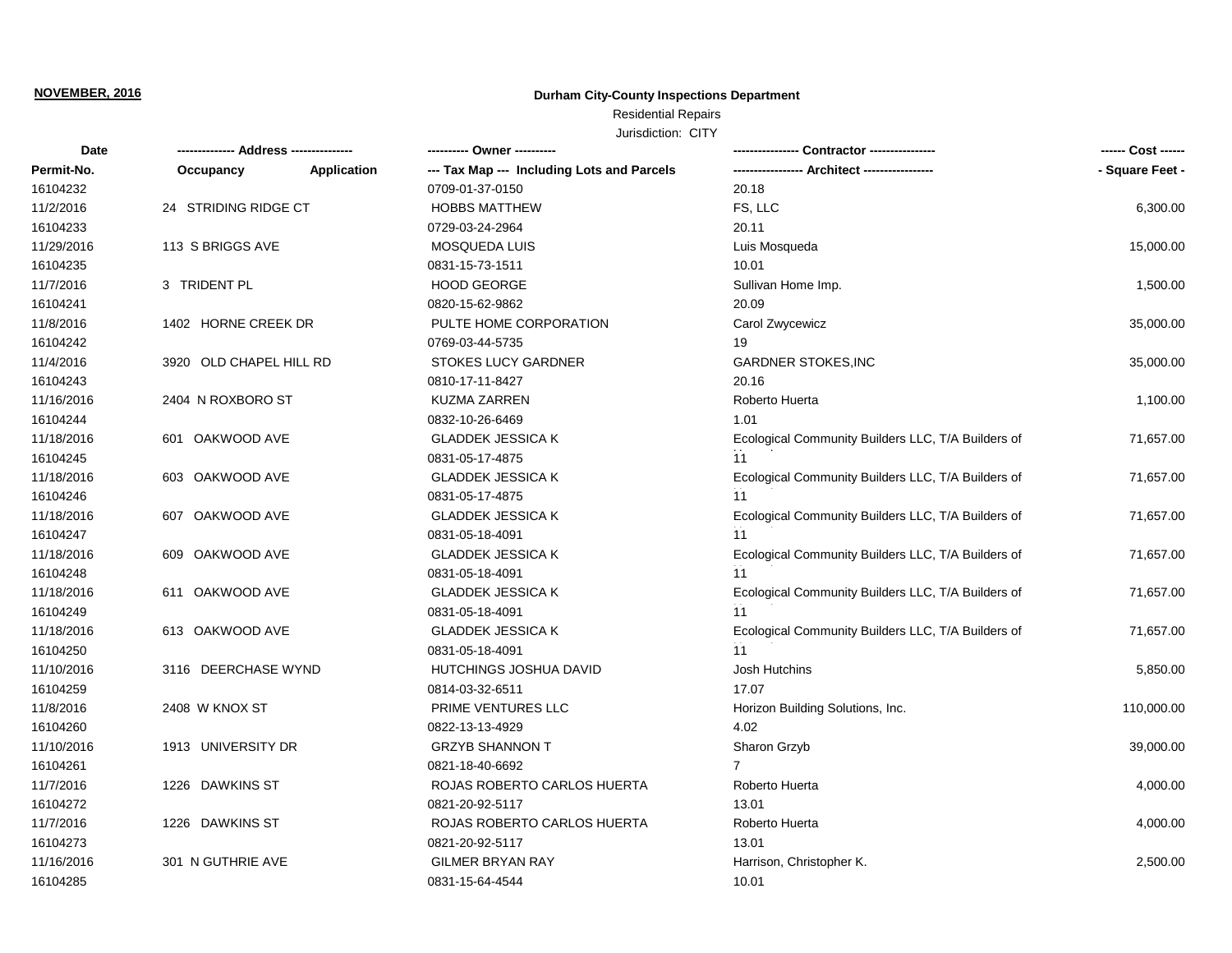## **Durham City-County Inspections Department**

# Residential Repairs

| Date       |                    |             | ---------- Owner ----------                | - Contractor ----------------          | ------ Cost ------ |
|------------|--------------------|-------------|--------------------------------------------|----------------------------------------|--------------------|
| Permit-No. | Occupancy          | Application | --- Tax Map --- Including Lots and Parcels | --- Architect --------------           | - Square Feet -    |
| 11/7/2016  | 1605 ANGIER AVE    |             | SPIER INVESTMENTS LLC                      | <b>Advanced Structural Repair</b>      | 14,610.00          |
| 16104286   |                    |             | 0831-14-43-4319                            | 11                                     |                    |
| 11/16/2016 | 4217 PIN OAK DR    |             | <b>WHYTE SARA JANE</b>                     | Claudio Hortoneda                      | 11,800.00          |
| 16104292   |                    |             | 0709-01-27-6724                            | 20.18                                  |                    |
| 11/7/2016  | 4303 THETFORD RD   |             | <b>WACHTER ADAM C</b>                      | DiRienzo Builders, LLC                 | 10,700.00          |
| 16104293   |                    |             | 0709-02-95-6688                            | 20.18                                  |                    |
| 11/7/2016  | 120 DAVIDSON AVE   |             | <b>ROUGHTON JOSEPH</b>                     | <b>Cornerstone Foundation Repair</b>   | 1,200.00           |
| 16104308   |                    |             | 0832-09-25-3515                            | 1.01                                   |                    |
| 11/17/2016 | 2604 MELROSE AVE   |             | ALVAREZ ALFREDO                            | JENKINS SERVICES, LLC.                 | 100,786.76         |
| 16104330   |                    |             | 0842-03-33-8851                            | 18.01                                  |                    |
| 11/9/2016  | 2210 PIKE ST       |             | ARNOLD STEVEN L                            | WILLIAMS, D.L., CONSTRUCTION CO., INC. | 20,000.00          |
| 16104336   |                    |             | 0821-09-05-4476                            | 6                                      |                    |
| 11/16/2016 | 2337 GLENDALE AVE  |             | <b>BERGER ELLIOT</b>                       | <b>Advanced Structural Repair</b>      | 9,850.00           |
| 16104363   |                    |             | 0822-12-96-9774                            | 1.02                                   |                    |
| 11/23/2016 | 14 WOOD COTTAGE CT |             | ROCKWOOD NORTH LLC                         | WOODLAND CONTRACTING LLC               | 23,700.00          |
| 16104364   |                    |             | 0821-18-20-4796                            | 6                                      |                    |
| 11/16/2016 | 1839 FOREST RD     |             | <b>SCHMIDT CARLO WALTHER</b>               | <b>Cornerstone Foundation Repair</b>   | 3,500.00           |
| 16104367   |                    |             | 0822-06-38-6065                            | 4.01                                   |                    |
| 11/16/2016 | 5314 PELHAM RD     |             | ANDERSON DANNY RAY                         | Danny R Anderson                       | 7,200.00           |
| 16104369   |                    |             | 0727-02-58-6163                            | 20.13                                  |                    |
| 11/17/2016 | 2708 LAWNDALE AVE  |             | MONSEIN INVESTMENTS LLC                    | BERINI, JOE F., CONST. CO.             | 1,000.00           |
| 16104407   |                    |             | 0812-16-94-9424                            | 4.02                                   |                    |
| 11/16/2016 | 504 BON AIR AVE    |             | MAY FRANK M JR                             | <b>Cornerstone Foundation Repair</b>   | 1,200.00           |
| 16104414   |                    |             | 0832-06-39-3502                            | 1.01                                   |                    |
| 11/22/2016 | 428 VALLEY DR      |             | <b>HARVEY CAROL S</b>                      | Finley, Lionel Nathaniel, Jr.          | 22,000.00          |
| 16104417   |                    |             | 0824-19-70-0352                            | 17.10                                  |                    |
| 11/17/2016 | 3726 KNOLLWOOD DR  |             | <b>ROBINSON TONI P</b>                     | Corre Robinson                         | 2,000.00           |
| 16104419   |                    |             | 0803-02-98-5452                            | 17.07                                  |                    |
| 11/28/2016 | 712 ROCHESTER ST   |             | <b>JOHNSON AARON E</b>                     | LARRY WALLACE BLDG CONTRACTOR, INC.    | 21,000.00          |
| 16104436   |                    |             | 0842-03-40-3176                            | 18.02                                  |                    |
| 11/29/2016 | 6502 HUNTERS LN    |             | MIDWAY PROPERTY SOLUTIONS LLC              | Midway Home Improvement LLC            | 4,500.00           |
| 16104439   |                    |             | 0728-03-33-3628                            | 20.13                                  |                    |
| 11/17/2016 | 921 OAKLAND AVE    |             | REVISION DEVELOPERS LLC                    | LEGACY BUILDING CO., LLC               | 1,000.00           |
| 16104466   |                    |             | 0822-13-03-8866                            | 4.02                                   |                    |
| 11/21/2016 | 3502 LONG RIDGE RD |             | <b>THOMAS JUSTIN L</b>                     | FS, LLC                                | 2,500.00           |
| 16104498   |                    |             | 0759-03-32-1972                            | 18.05                                  |                    |
| 11/21/2016 | 1512 RUFFIN ST     |             | <b>BOWEN DAVIS</b>                         | FS, LLC                                | 13,550.00          |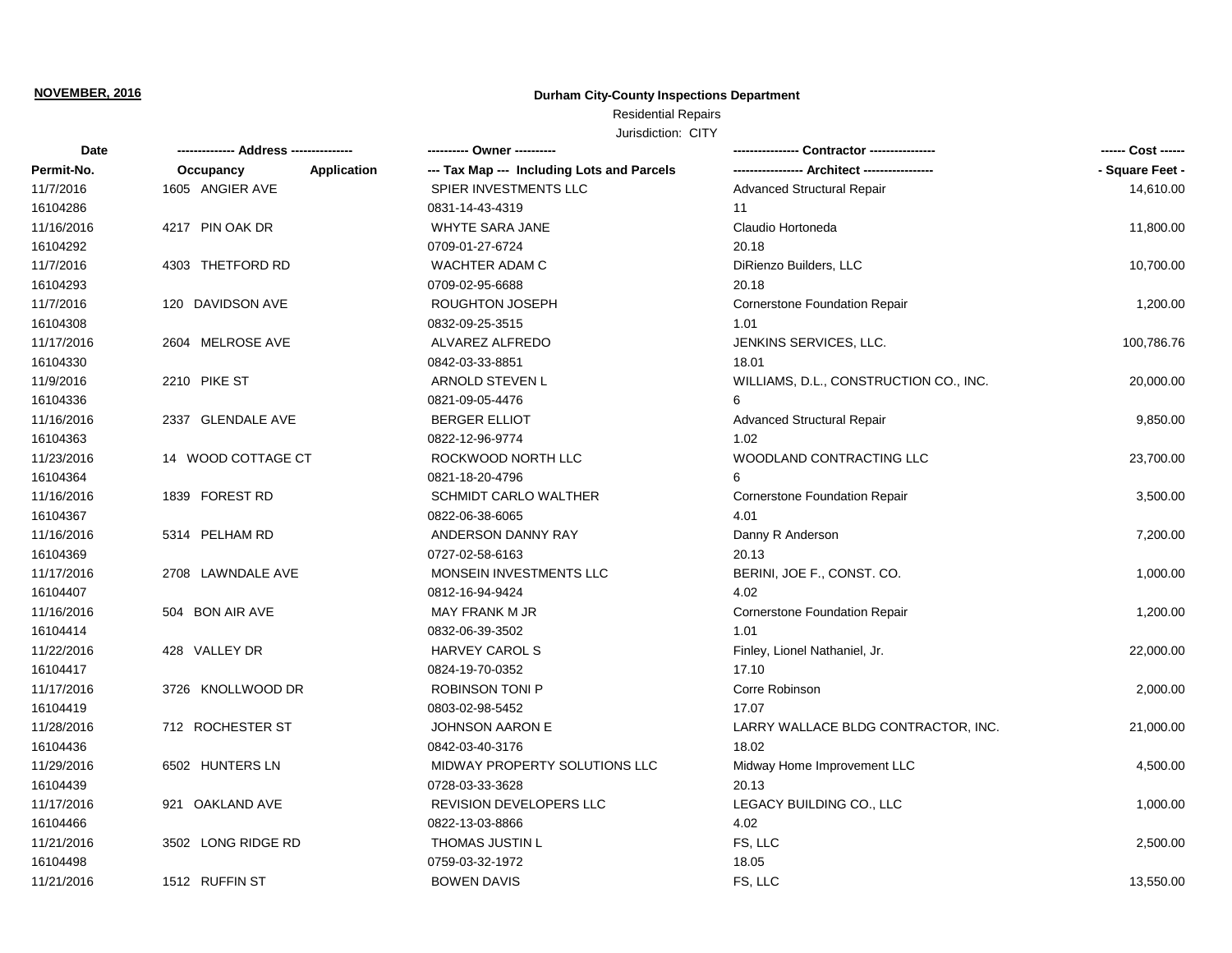## **Durham City-County Inspections Department**

# Residential Repairs

| Date       | ------------- Address --------------- |                    | ---------- Owner ----------                |                                         |                 |
|------------|---------------------------------------|--------------------|--------------------------------------------|-----------------------------------------|-----------------|
| Permit-No. | Occupancy                             | <b>Application</b> | --- Tax Map --- Including Lots and Parcels |                                         | - Square Feet - |
| 16104500   |                                       |                    | 0822-16-84-8621                            | 3.02                                    |                 |
| 11/21/2016 | 2020 HILLANDALE RD                    |                    | <b>LOUKS RONALD A</b>                      | FS, LLC                                 | 13,625.00       |
| 16104502   |                                       |                    | 0813-20-92-1180                            | 17.05                                   |                 |
| 11/21/2016 | 3440 RUGBY RD                         |                    | PAPPAS THEODORE                            | FS, LLC                                 | 7,950.00        |
| 16104505   |                                       |                    | 0719-01-36-1631                            | 20.08                                   |                 |
| 11/21/2016 | 1701 TISDALE ST                       |                    | LEFLER BRICE N                             | Longleaf Building & Restoration Inc.    | 35,000.00       |
| 16104506   |                                       |                    | 0811-19-50-5755                            | 20.17                                   |                 |
| 11/17/2016 | 1223 W MURRAY AVE                     |                    | SCHNEIDER PROPERTY SOLUTIONS               | FOUNDATION XPERTS, LLC                  | 12,010.00       |
| 16104514   |                                       |                    | 0822-07-69-1305                            | 1.02                                    |                 |
| 11/21/2016 | 809 DOWD ST                           |                    | <b>KNOWLES BEN LEE</b>                     | Jason Chumley                           | 28,500.00       |
| 16104541   |                                       |                    | 0831-06-39-7136                            | 9                                       |                 |
| 11/21/2016 | 4610 HUNTERS RIDGE TRL                |                    | RITTS DEAN HARRISON                        | FS, LLC                                 | 15,400.00       |
| 16104546   |                                       |                    | 0709-01-45-5312                            | 20.18                                   |                 |
| 11/21/2016 | 3118 DIXON RD                         |                    | FOLSOM LINDA CLOYD ESTATE                  | FS, LLC                                 | 17,825.00       |
| 16104552   |                                       |                    | 0810-12-75-6626                            | 20.15                                   |                 |
| 11/21/2016 | 103 E ENTERPRISE ST                   |                    | DAVIS LEONARD E JR                         | <b>Trans Perry</b>                      | 1,000.00        |
| 16104555   |                                       |                    | 0821-16-83-2034                            | 12.01                                   |                 |
| 11/22/2016 | 1904 BEARKLING PL                     |                    | PRICE PAUL S                               | Cornerstone Foundation Repair           | 5,100.00        |
| 16104561   |                                       |                    | 0708-03-01-4191                            | 20.12                                   |                 |
| 11/28/2016 | 2105 SCARLET SAGE DR                  |                    | MECHALSKE MARYBETH ROSE                    | <b>Cornerstone Foundation Repair</b>    | 8,200.00        |
| 16104562   |                                       |                    | 0852-04-54-2426                            | 18.04                                   |                 |
| 11/29/2016 | 4300 WATERFORD VALLEY DR              |                    | AMFP II WATERFORD VILLAGE LLC              | 1st Choice Construction Management, LLC | 13,930.00       |
| 16104563   |                                       |                    | 0728-04-64-8676                            | 20.14                                   |                 |
| 11/29/2016 | 4301 WATERFORD VALLEY DR              |                    | AMFP II WATERFORD VILLAGE LLC              | 1st Choice Construction Management, LLC | 13,930.00       |
| 16104564   |                                       |                    | 0728-04-64-8676                            | 20.14                                   |                 |
| 11/29/2016 | 4302 WATERFORD VALLEY DR              |                    | AMFP II WATERFORD VILLAGE LLC              | 1st Choice Construction Management, LLC | 13,930.00       |
| 16104565   |                                       |                    | 0728-04-64-8676                            | 20.14                                   |                 |
| 11/29/2016 | 4304 WATERFORD VALLEY DR              |                    | AMFP II WATERFORD VILLAGE LLC              | 1st Choice Construction Management, LLC | 13,930.00       |
| 16104566   |                                       |                    | 0728-04-64-8676                            | 20.14                                   |                 |
| 11/29/2016 | 4306 WATERFORD VALLEY DR              |                    | AMFP II WATERFORD VILLAGE LLC              | 1st Choice Construction Management, LLC | 13,930.00       |
| 16104567   |                                       |                    | 0728-04-64-8676                            | 20.14                                   |                 |
| 11/29/2016 | 4307 WATERFORD VALLEY DR              |                    | AMFP II WATERFORD VILLAGE LLC              | 1st Choice Construction Management, LLC | 13,930.00       |
| 16104568   |                                       |                    | 0728-04-64-8676                            | 20.14                                   |                 |
| 11/29/2016 | 4309 WATERFORD VALLEY DR              |                    | AMFP II WATERFORD VILLAGE LLC              | 1st Choice Construction Management, LLC | 13,930.00       |
| 16104569   |                                       |                    | 0728-04-64-8676                            | 20.14                                   |                 |
| 11/29/2016 | 4310 WATERFORD VALLEY DR              |                    | AMFP II WATERFORD VILLAGE LLC              | 1st Choice Construction Management, LLC | 13,930.00       |
| 16104570   |                                       |                    | 0728-04-64-8676                            | 20.14                                   |                 |